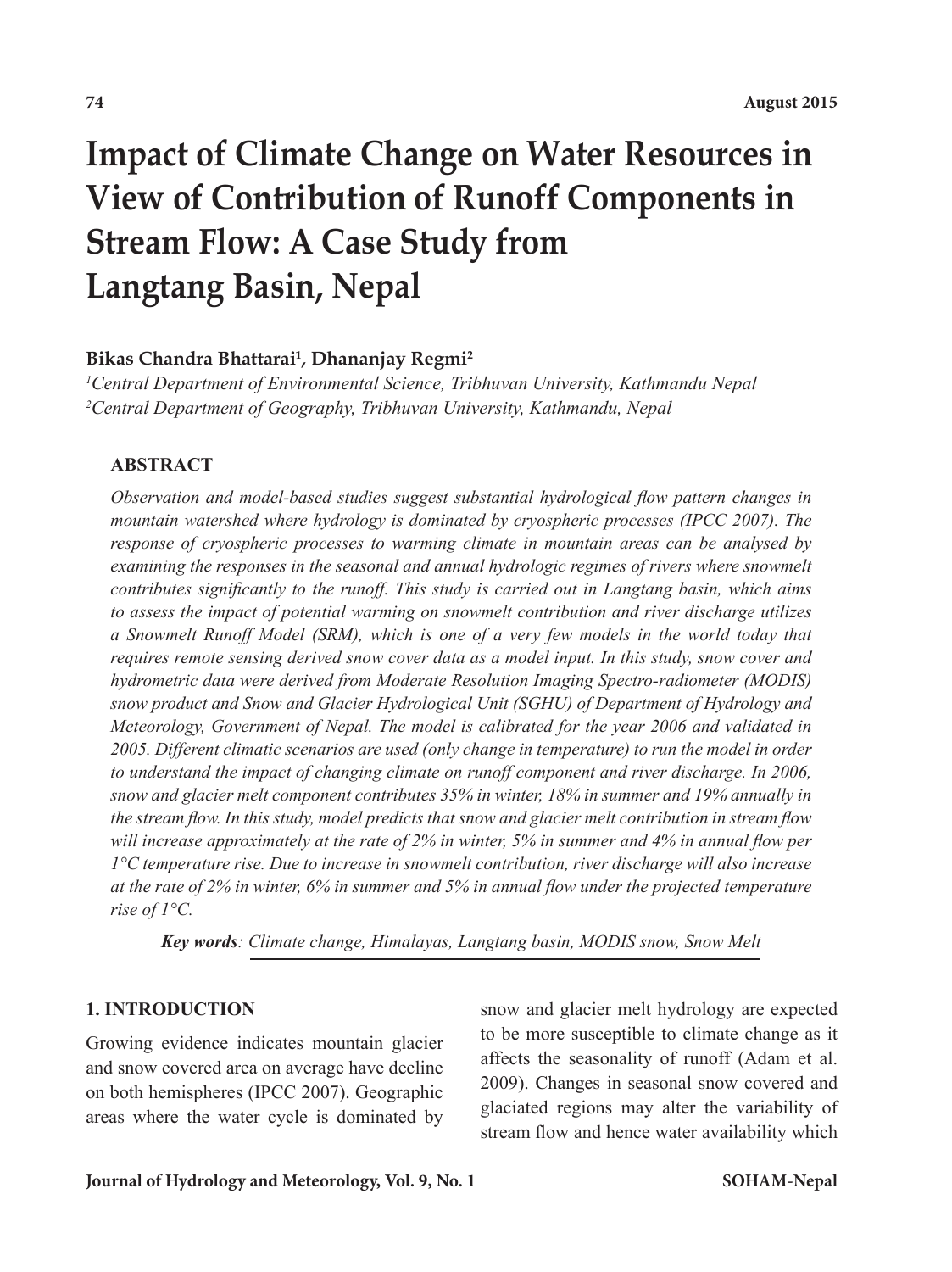sustains a large population downstream. Despite its regional importance, there is uncertainty associated with the rates and magnitude of climate change impacts on snow cover and snow and glacier melt hydrology. These climate driven responses of mountainous river hydrology when combined with potential land cover changes, population growth, and already stressed water resources may pose significant challenges for this region.

Since the negative impacts of climate change on water resources are expected to be greater than its benefits (Kundzewicz et al. 2007), it is important to understand the hydrologic variability particularly in mountain environment with respect to potential climatic changes. Regional climate projections by IPCC (2007) indicate Central Asia to be warmed by a median temperature of 3.7°C by the end of the 21<sup>st</sup>century, with largest warming over higher altitudes particularly in the Tibetan Plateau and the Himalayas. According to the IPCC (2007), the temperature increase in the Himalayan region has been greater than the global average of 0.74°C over the last 100 years. Several global and few local to regional scale hydrological studies have been conducted to assess impacts of a changing climate on snow and glacier melt hydrology.

Analytical studies representing temperature increases of 1-3°C in the western Himalayan region suggest an increase in glacial melt runoff by 16-50% (Singh and Kumar 1997), regression of the annual maximum spring stream flow period by a month, and increased sensitivity of snowfed basins in terms of reduction in water availability (Singh and Bengtsson 2005). Water resource management and the evaluation of impacts of climatic change require quantification of stream flow variability and hydrologic



**Figure 1: Location map of Langtang basin, Nepal**

models provide a framework to investigate these relationships (Leavesley 1994). Poor accessibility and inadequate network of hydrometeorological station in high altitude regions is a major impediment to runoff modeling and as a result only a few studies have explored snow and glacier melt runoff models in Himalayan sub basins (Akhtar et al. 2008; Braun et al. 1993; Shrestha et al. 2004). The impact of potential climate change on snowmelt hydrology in the Himalaya, therefore, remains an active area of research (Figure 2). The objective of this paper is to assess the impact of potential warming on



**Figure 2: Snow covered area in 2005 and 2006**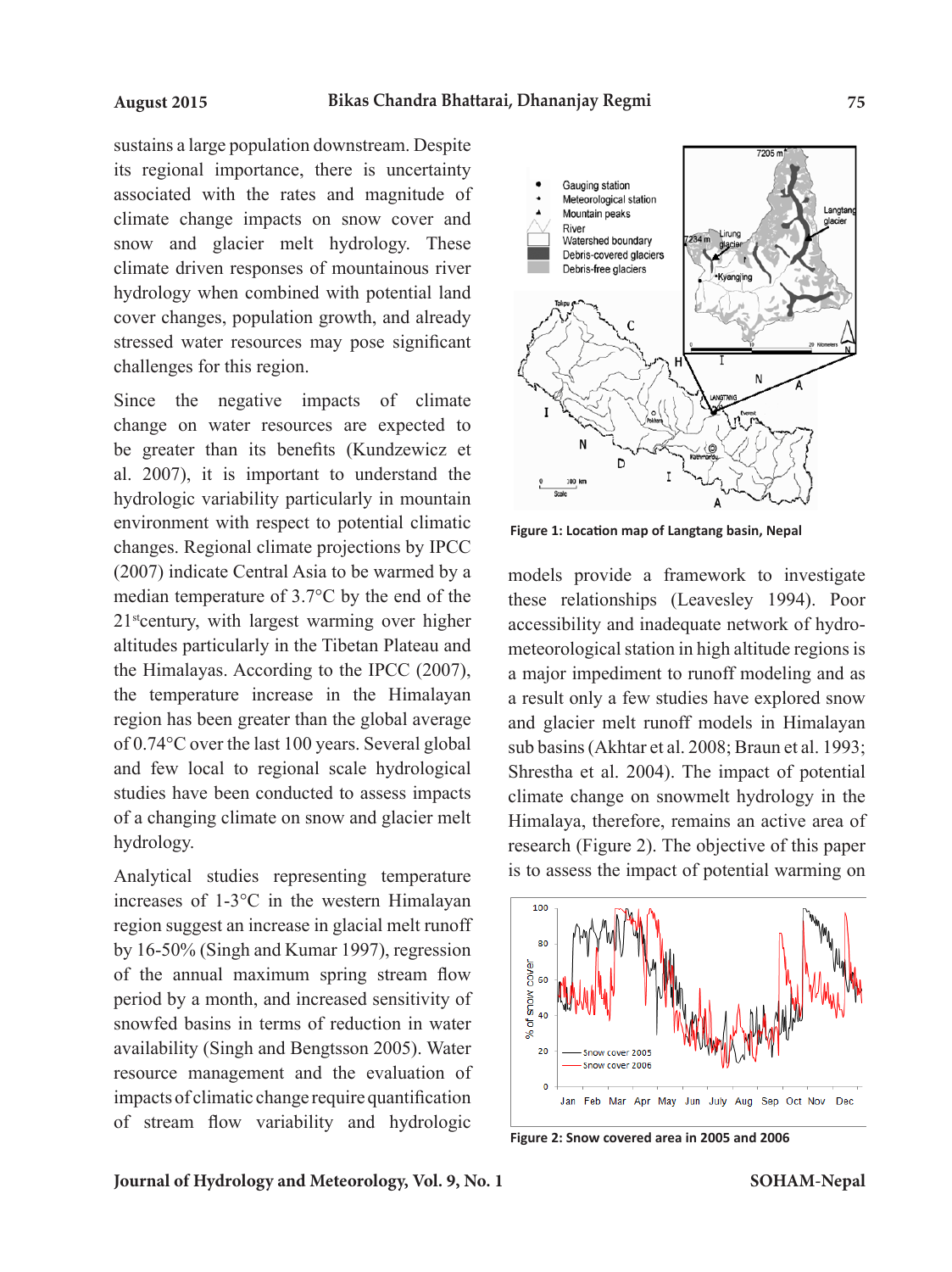stream flow. As there is no significant change in annual and monsoon precipitation amount in Nepal (APN 2007, Shrestha et al. 2000) only temperature is increased from 1-3°C for assessing impact of changing climate in snowmelt contribution and river runoff.

### **2. STUDY AREA**

Langtang River basin is situated at about 60 km north of Kathmandu at the border to China, and is the head water area of Trisuli River in the Narayani River System as shown in Figure 1. The total basin area of Langtang River is 363.5km2 (watershed delineation is based on the (Advanced Spaceborne Thermal Emission and Reflection Radiometer (ASTER) Digital Model (DEM) of 30 m resolution by taking the outlet at Department of Hydrology and Meteorology gauging site  $(85^{\circ}32 \text{ }^{\circ} \text{E } 28^{\circ}12 \text{ }^{\circ} \text{N}))$ . The catchment reaches from the 3800 m a.s.l. up to the Langtang Lirung at 7234 m a.s.l. with two other peaks above 7000 m a.s.l. The average altitude is 5169 m. a.s.l. with mean slope of 26.7° which reflects the high potential relief energy of the catchment. At the meteorological station the mean daily air temperature for the hydrological years 2001/02 to 2005/06 is -0.7 °C in the dry season from October to June and 6.9 °C in the Monsoon season. The highest annual precipitation falls during monsoon season i.e. 74% in the period from 1988 to 2009 with average annual precipitation of 722.05 mm at SGHU station.

### **3. MODEL STRUCTURE**

Numerous snowmelt forecasting models have been developed to outfit specific needs and hydrologic conditions. These are either data intensive and/or complex to handle. Very few models can handle diverse hydrologic conditions in general. The popular ones are SAARR (1972), Snowmelt Runoff Model (SRM) (Martinec, 1975), Precipitation Runoff Modelling System (PRMS) (Leavesley, 1983) and UBC (Quick and Pipes, 1997) (Rao et al., 1996). Among several models, SRM, which uses the snow cover information as input, has been the most widely used one both in simulation and forecasting (Ferguson, 1999; Hall and Martinec, 1985; Rango and Martinec, 1979; Rango and van Katwijk,1990; WinSRM, 2003). SRM or variations of it were applied over 100 basins in 25 countries at latitudes 32–60 N, 33–54 S with basin sizes varying from less than 1km2 to 120,000km2 and accepted in about 80 scientific journals (Seidel and Martinec, 2004).

SRM is a conceptual model which is used to simulate and/or forecast daily runoff resulting from snowmelt and rainfall in mountainous regions. SRM requires daily temperature, precipitation and daily snow-covered area values as input parameters. Based on the input values, SRM computes the daily stream flowfor a lag time of 18 h by equation 1.

$$
Q_{n+1} = [C_{S,n} \cdot a_n (T + \Delta T)S_n + C_{R,n} P_n] A \cdot \frac{10000}{86400} \cdot (1 - k_{n+1}) + Q_n k_{n+1} \dots \dots \dots \dots \dots \dots (1)
$$

discharge on day  $n + 1$  is computed by summation of snowmelt and precipitation that contributes to discharge with the discharge on the preceding day. Showmed from the preceding date is found<br>by multiplication of the degree day factor, a, (cm° C<sup>-1</sup> d<sup>-1</sup>), zonal degree days (T + $\Delta$ T) (°C) and the snow covered area percentage  $(S)$ . To determine the percentage that contributes to runoff, the result of the above multiplication coefficient and the total area of the zone,  $A(km^2)$ . Measured/forecasted precipitation is multiplied According to equation 1, the daily average day. Snowmelt from the preceding date is found is further multiplied with  $C_s$ , snowmelt runoff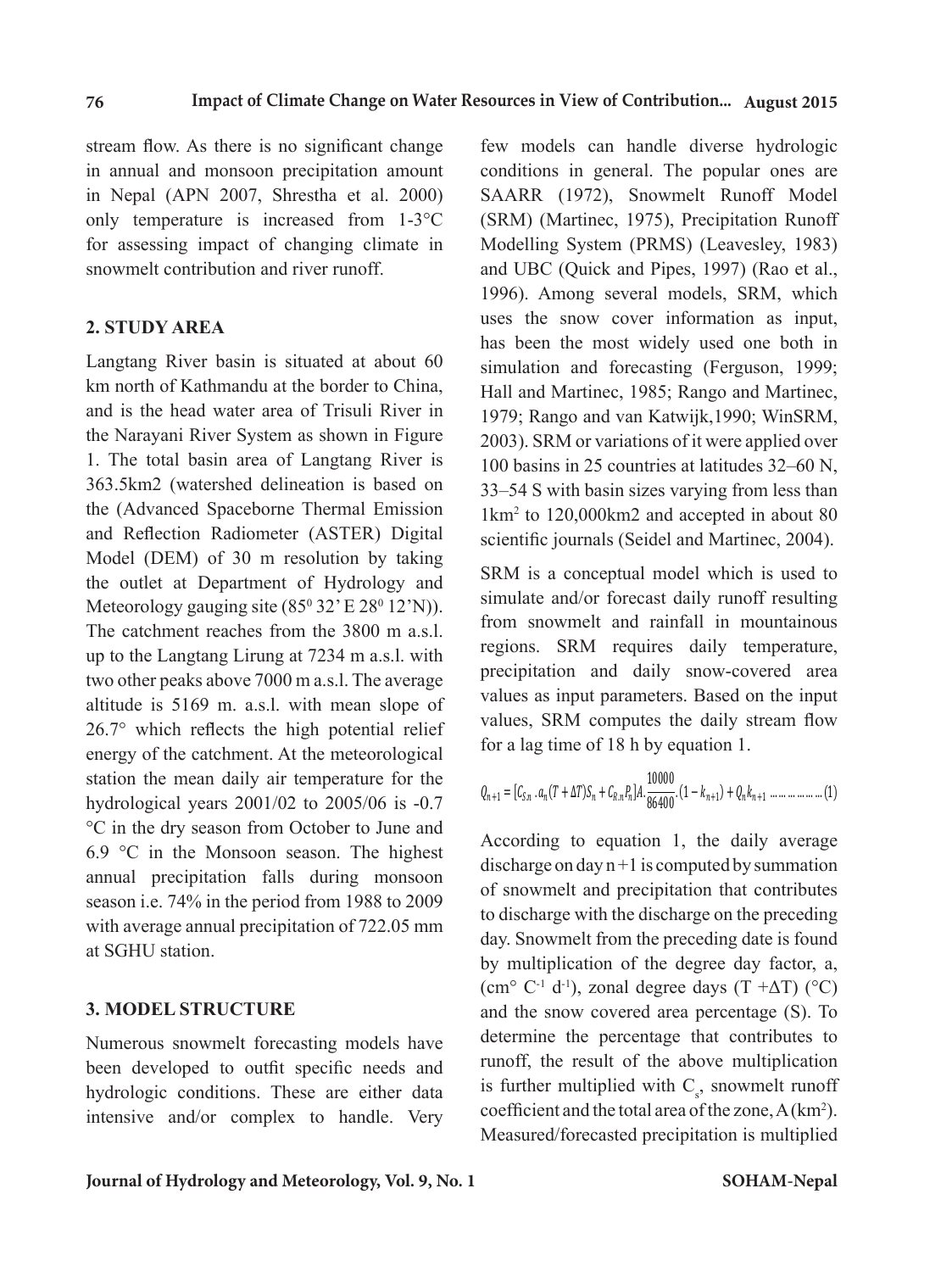by  $C_r$ , rainfall runoff coefficient and the zonal  $Q_i$  is the measured daily discharaarea to calculate the precipitation contributing  $\frac{Q_i}{q}$  is the number of daily discharge to runoff.  $10000/86400$  is conversion from  $\frac{10000}{86400}$  n is the number of daily discha runoff depth to discharge. Discharge computed  $V_R - V'_R$ on preceding date is multiplied by recession  $v_{\nu}$ [170]  $-\frac{V_{\nu}}{V_{R}}$ . 100 ... ... ... coefficient (k) to calculate the effect on today's  $\frac{W}{N}$  and  $\frac{W}{N}$  is the total area of the total area of the total area of the total area of the total area of the total area of the total area of the total area of runoff. Eq. (1) is applied to each zone of the Where:  $V_R$  is the measured ye  $\frac{c_{\text{max}}}{c_{\text{max}}}$  are the precipitation contribution contributing to  $\frac{c_{\text{max}}}{c_{\text{max}}}$  are the precipitation contributing to runoff. distributed manner, the basin is subdivided into  $V_R^{\prime}$  is the computed vearly o zones, and then the discharges are summed up.  $V_0$  volume SRM adjusts the input data if lag time other than  $R^2$  approaches 18 h is used (WinSRM, 2003). For accuracy  $\frac{R}{L}$  approaches to 1 as the model is applied to each  $\frac{R}{L}$ assessment of the model performance, Nash and  $\frac{100}{100}$  rediction error decreases to Sutcliffe efficiency statistic NSE  $(R^2)$  (equation difference  $(Dv)$ , which is 2) and volume difference Dv  $(\%)$  (equation 3) difference between the observe are used. are used. are the precipitation contributing<br>0000/86400 is conversion from  $\frac{1}{n}$  is the number of daily discharge values  $\cos$  $\frac{1}{2}$ . Measured by Cr, F, (1) is the measured vector is the measured vector is the measured vector. distributed manner, the basin is subdivided into  $V_R$  is the computed yearly or seasonal runoff volume and the discharge computed volume of  $V_R$  $p_{\text{SDM}}$  ding the input date if  $p_{\text{SDM}}$  and  $p_{\text{SDM}}$  to  $p_{\text{SDM}}$  to  $p_{\text{SDM}}$ assessment of the model performance, Nash and  $\frac{1}{\text{difference (Dv)}}$ , which is the percentage are used. of snowmelt and precipitation that contributes to discharge with the discharge on the puroficient determine that contributes that contributes  $D_v[\%] = \frac{v_R - v_R}{v}$ , 100 ... ... ... by adjusts the input data if ag time other than  $R^2$  approaches to 1 as the root mean square  $\mathbb{Z}$  and volume difference  $\mathbb{Z}^{\vee}$  ( $\mathbb{Z}^{\vee}$ ) (equation  $\mathbb{Z}^{\vee}$ ) forecasted mean or total discharge, reduces

$$
R^{2} = 1 - \frac{\sum_{i=i}^{n} (Q_{i} - Q_{i})^{2}}{\sum_{i=1}^{n} (Q_{i} - Q^{-})^{2}} \dots \dots \dots \dots \dots \dots \dots \dots (2)
$$
appto  
or we  
of we

Where:  $\mathbf{r} = \mathbf{r} \cdot \mathbf{r} + \mathbf{r} \cdot \mathbf{r} + \mathbf{r} \cdot \mathbf{r}$ 

 $Q^-$  is the average measured discharge of the from the above studies are given year to snowmelt season. from 0.95 to 0.85 for R<sup>2</sup> an

 $\overline{O_i}$  is the computed daily discharge values  $Q'_i$  is the computed daily discharge

 $Q_i$  is the measured daily discharge is the measured daily discharge  $Q_i$  is the measured daily discharge

$$
D_{v}[%] = \frac{V_{R} - V_{R}^{'}}{V_{R}}.100 \dots \dots \dots \dots \dots \dots \dots \dots \dots \dots (3)
$$

ee ect on today s<br>h zone of the Where:  $V_R$  is the measured yearly or seasonal in semi-<br> $runott$  volume d in semi-<br> *runoff volume*  $\mathbf{r}$ 

 $\frac{v}{R}$  is to volume  $V_R'$  is the computed yearly or seasonal runoff

Where:  $\frac{1}{2}$  is the average measured discharge of the given year to snow measured the given year to snow measured the given year to snow measured the given year to snow measured the given year to snow measured the give of water years 1997 and 1998 by Kaya (1999) to zero as the observed and modeled values  $\frac{1}{2}$   $\frac{1}{2}$  to zero as the observed and modeled values and Tekeli (2000). The accuracies obtained prediction error decreases to zero. Volume difference between the observed and simulated/ approach to each other. SRM was successfully applied to upper Euphrates Basin for simulation from the above studies are determined, varying from 0.95 to 0.85 for  $R^2$  and 0.56 to 9.3 for Dv, respectively.

| Elevation<br>zone | <b>Elevation Range</b><br>$/m$ a.s.l. | Elevation<br>Area/km <sup>2</sup> | Zonal<br>/basin area<br>(%) | Hypsometric<br>Elevation of zone/ m a.s.l. |
|-------------------|---------------------------------------|-----------------------------------|-----------------------------|--------------------------------------------|
| $\mathbf{A}$      | 3600-4000                             | 18.1                              | 4.9                         | 3933                                       |
| $\mathbf B$       | 4000-4400                             | 33.9                              | 9.3                         | 4246                                       |
| $\mathcal{C}$     | 4400-4800                             | 51.8                              | 14.2                        | 4655                                       |
| D                 | 4800-5200                             | 84.8                              | 23.3                        | 5005                                       |
| E                 | 5200-5600                             | 78.7                              | 21.6                        | 5385                                       |
| F                 | 5600-6000                             | 61.6                              | 16.9                        | 5766                                       |
| G                 | 6000-6400                             | 25.4                              | 6.9                         | 6141                                       |
| H                 | 6400-6800                             | 7.7                               | 2.1                         | 6575                                       |
|                   | 6800-7200                             | 1.5                               | 0.4                         | 6861                                       |
| Total             |                                       | 363.5                             | 100                         |                                            |

Table 1: Elevation zone, zonal area, elevation<br>zones of Langtang River basin سواء بين العداد العام<br>Table 1<sup>,</sup> Flevation zone zonal area **Table 1: Elevation zone, zonal area, elevation range, and mean elevation for the nine elevation** 

**Journal of Hydrology and Meteorology, Vol. 9, No. 1**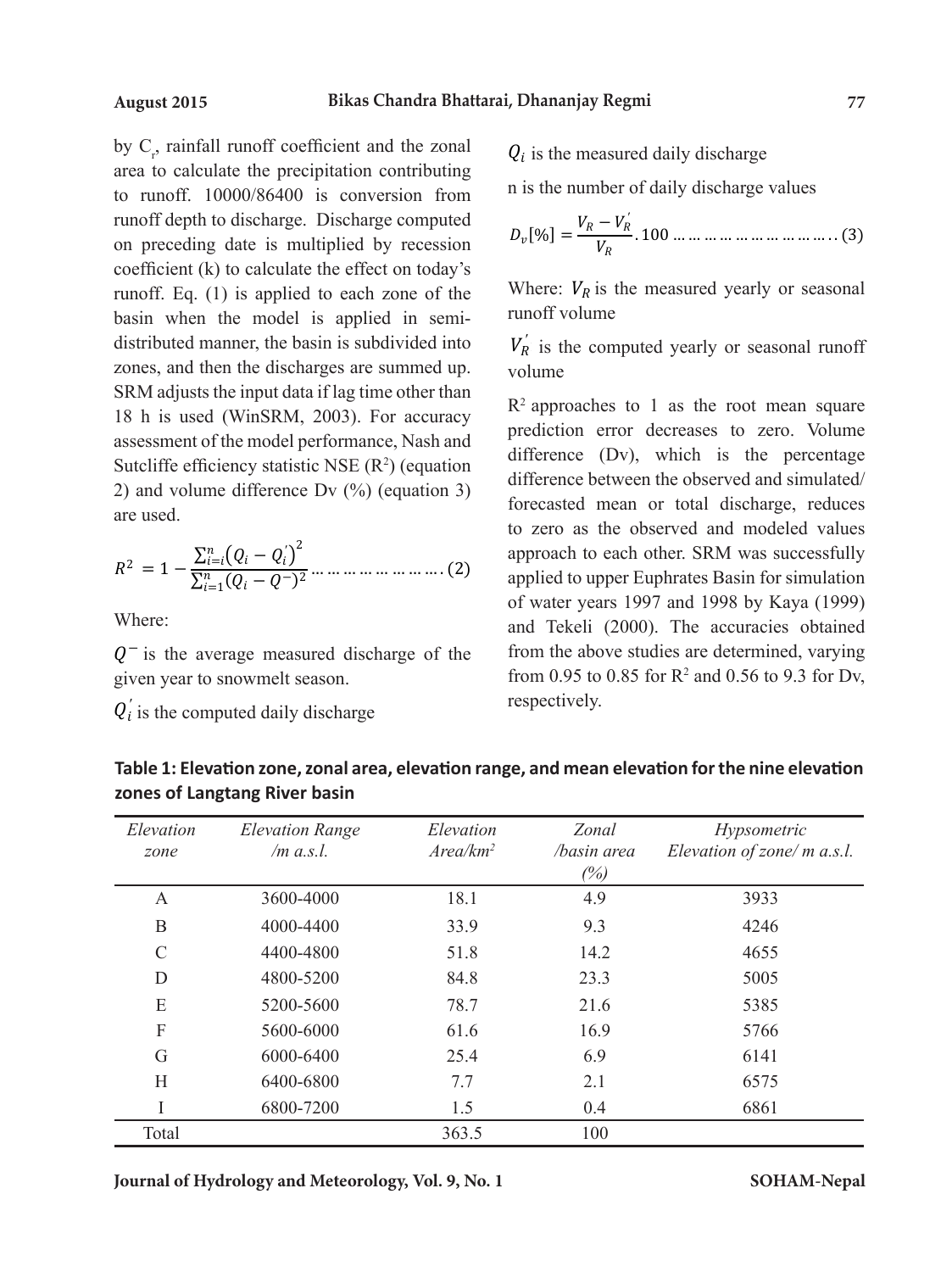### **3.1 Model variables and parameters**

**1) Zonal characteristic:** The area elevation to decide whether a precipitation ever curve is used in SRM to determine the zonal mean hypsometric elevation (i.e. elevation dividing the area in to equal half), and the value of the hypsometric elevation is then used as the **3.1 Model variables and parameters** elevation to which base station temperatures are extrapolated for the calculation of zonal degree days. This area elevation curve and zonal mean hypsometric elevation can also be derived from Digital Elevation Model (DEM) by using that at elevation 4000 m which is use the spatial analysis capabilities provided in a Geographical Information Systems (GIS). For the Langtang River basin, the basin and  $\frac{1}{2}$  are elevation cone. elevation zone areas, elevation ranges, and  $P_{j,n} = P_{BH,n}$  For h<sub>j</sub><4000 m mean hypsometric elevations for each of nine zones are computed and listed in Table 1 and  $p_{\text{max}} = 1.3$ .  $p_{\text{max}}$  For h.  $> 5000 \text{m}$ . elevation zones are delineated in equal intervals and means the basin of the basin  $\ell$ of 400 m. the spatial analysis capabilities provided in spatial distribution of the precipitation with in  $\frac{1}{2}$  TVals

## **(ii) Model variables** elevation zones at b

**(1)****Temperature and number of degree-day***:* In SRM the number of degree-day is expressed  $\omega$ . in the form of temperature. Temperature is a comprehensive index for calculating snowmelt. Moreover, temperature is a routine meteorological observation and easy to acquire, the snowmell season progresses. In the form of the form of the form of the form of the form of the form of the form of the form of the form of the form of the form of the for extrapolate and forecast. In order to compute the daily snowmelt depth, the average number of degree-day for each elevation zone is computed processed with the MRT tool. Then as:  $\alpha$ s:

∆ ൌ Ǥ ℎ <sup>−</sup> <sup>ℎ</sup><sup>Ǥ</sup> <sup>ͳ</sup> ͳͲͲ……………………….(4)

Where  $\gamma$  is temperature lapse rate;  $h_{st}$  is resulting in a map layer of elevation The lapse late in this research is taken as 0.53 altitude of the temperature base station; *h* is mean hypsometric elevation for a giver zone. °C/100m (Kayastha et al., 2005).

(i) Basin characteristics **simulation** of water years in two form **3.1 Model variables and parameters** (2) Precipitation: During the snow melt season, days. This area elevation curve and zonal mean et al., 1982). According to Seko, (1987), there precipitation usually occurs in two forms, rain or snow. A critical temperature in SRM is adopted to decide whether a precipitation event will be as rain or snow. When temperature is higher than critical temperature, the precipitation value is determined to be rain; otherwise, the as the precipitation is determined to be snow. The precipitation increases with altitude is usually legree true mountain areas in Nepal Himalayas (Higuchi erived is 1.3 times greater precipitation at 5000 m than using that at elevation 4000 m which is used for the different elevation zone.

> $P_{j,n} = P_{BH,n}$  For h<sub>j</sub><4000 m  $P_{j,n} = P_{BH,n} [1 + 0.0003 (h_j - 4000)]$  For, 4000m  $\leq$  h<sub>j</sub>  $\leq$ 5000 m  $P_{i,n} = P_{BH,n}$ **r** and  $P_{j,n} = 1.3$ .  $P_{BH,n}$  For  $h_j > 5000$  m

 $\frac{1}{\sqrt{1-\frac{1}{\sqrt{1-\frac{1}{\sqrt{1-\frac{1}{\sqrt{1-\frac{1}{\sqrt{1-\frac{1}{\sqrt{1-\frac{1}{\sqrt{1-\frac{1}{\sqrt{1-\frac{1}{\sqrt{1-\frac{1}{\sqrt{1-\frac{1}{\sqrt{1-\frac{1}{\sqrt{1-\frac{1}{\sqrt{1-\frac{1}{\sqrt{1-\frac{1}{\sqrt{1-\frac{1}{\sqrt{1-\frac{1}{\sqrt{1-\frac{1}{\sqrt{1-\frac{1}{\sqrt{1-\frac{1}{\sqrt{1-\frac{1}{\sqrt{1-\frac{1}{\sqrt{1-\frac{1}{\sqrt{1-\frac{1}{\sqrt{1-\frac{1$ at base station in the n<sup>th</sup> day. elevation  $h_j$  of the zone j,  $P_{BH,n}$  is the precipitation Where  $P_j$  is precipitation at hypsometric

s a complement muck for calculating<br>snowmelt. Moreover, temperature is a routine extent of snow cover gradually decreases as extrapolate and forecast. In order to compute the<br>doily apparent don't the system number of MODIS daily product and these images were mean hypometric elevation for a giver zone. Zones on the map layer of snow cover. The  $\dot{c}$  the snowmelt season progresses. In this study, the snowmelt season progresses. In this study, processed with the MRT tool. Then the snow  $\frac{1}{2}$  cover area is calculated with the help of ARC  $(4)$  zone, first elevation zones with an equidistance of 400 m are derived from basin's DEM,  $n_{st}$  is resulting in a map hayer of elevation zones.<br> $n_{st}$  is Step two overlay the map layer of elevation  $8, 0.53$  result of this process is the snow coverage per *(1)Runoff coefficient***:** The SRM accepts separate values of runoff coefficient for snow and  $\epsilon_{\text{roture}}$  (3) Snow Covered Area (SCA): It is a typical  $\frac{1}{\pi}$  feature of mountain basins that the areal but the SCC is obtained from the MODIS data in the SCC in the SCC in the Study,  $\frac{1}{2}$  the snowmelt season progresses. In this study, quire, the information on SCA is obtained from the  $\frac{1}{2}$ Map 9.3. For the calculation of SCA in each  $h$  is resulting in a map layer of elevation zones.  $\mathbf{C}$  characteristics. The adjustment of  $\mathbf{C}$  coefficient is always required in the initial interaction in the initial interaction in the initial interaction in the initial interaction in the initial interaction in basic characteristics. The adjustment of runoff coefficient is always required in the initial value of  $\mathbb{R}^n$ .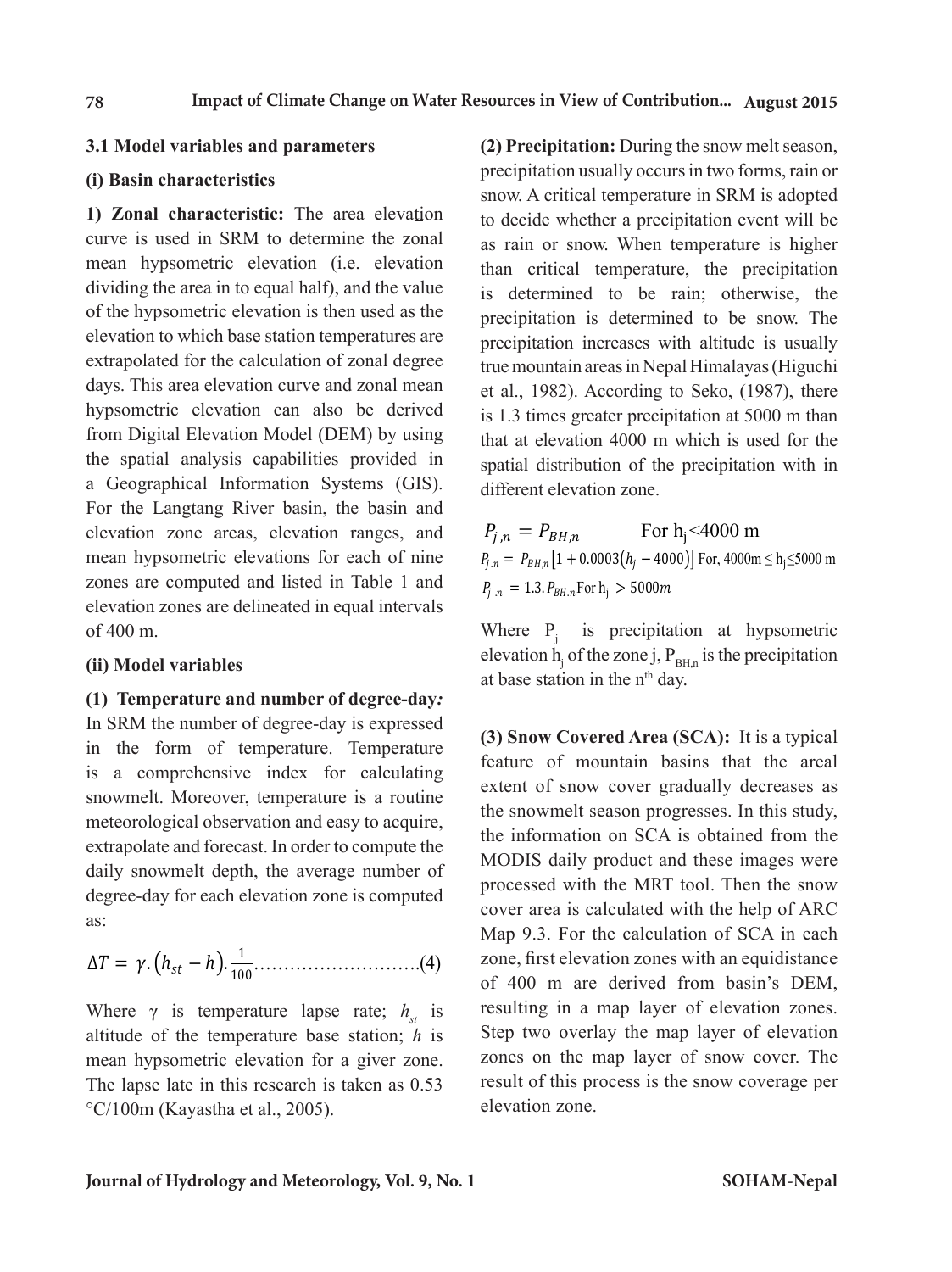### **(iii) Model parameters**

**(1) Runoff coefficient:** The SRM accepts separate values of runoff coefficient for snow and rain, because runoff coefficient is usually different for snowmelt and for rainfall. For the Langtang River basin, the runoff coefficients of snow and rainfall are determined from the basin characteristics. The adjustment of runoff coefficient is always required in the initial stage of model simulation, especially when a runoff simulation is not at once successful. In this study the runoff coefficient is treated as the parameter to be calibrated.

**(2) Degree-day factor:** The degree-day factor in SRM is a key parameter for calculating snowmelt expressed in depth of water:

 $M = a \cdot T \dots (5)$ 

Where, M is snowmelt in depth of water (cm); a is degree-day factor; and T is number of degree-days. The degree day factors for snow and ice ablation used in this research are 7.0 and 8.0 mm  $d^{-1}$ °C<sup>-1</sup> respectively at the altitude up to 5000 m a.s.l. And above 5000 m a.s.l the factors are 10.5 and 9.5 mm d-1°C-1 are used respectively from Kayastha et al. (2005).

**(3) Critical temperature:**The critical temperature is an average value of temperature used in SRM to determine whether the precipitation is rain or snow. Critical temperature is usually higher than freezing point and close to 0°C as snow melt season progresses. The estimation of critical temperature for determination of snowfall amount during precipitation events is carried out using the relation obtained on glacier AX010, east Nepal. The relation was obtained



**Figure 3: Recession flow plot Qn vs. Qn+1 for Langtang River basin**

by plotting calculated monthly mean air temperature (Kayastha et al., 2005).

**(4) Rainfall contributing area:** Rainfall contributing area is a parameter used in SRM to determine whether rainfall runoff is added to snowmelt runoff only from snow-free area (option 0) or from entire basin or zone area (option 1). If option 0 is set in SRM simulation, rainfall runoff is added to snow melt runoff only from the snow-free area; otherwise if option 1 is set, rainfall runoff is added to snowmelt runoff from the entire basin or zone area. For simplicity, the option 1 is assumed in this research. The melting effect of rain is neglected because the additional heat supplied by the liquid precipitation is considered to be small (Wilson, 1941).

**(5) The recession coefficient:** It is an important model parameter since (1-*k*) is the proportion of the daily melt-water of snow contributing to the daily runoff. Recession coefficient can be obtained by the analysis of historical discharge data according to the equation (6)

*kn*+1=*x*.*Qn* -y*...................................................*(6)

Where,  $Q_n$  is discharge on day n, x and y are two constant. For the determination of x and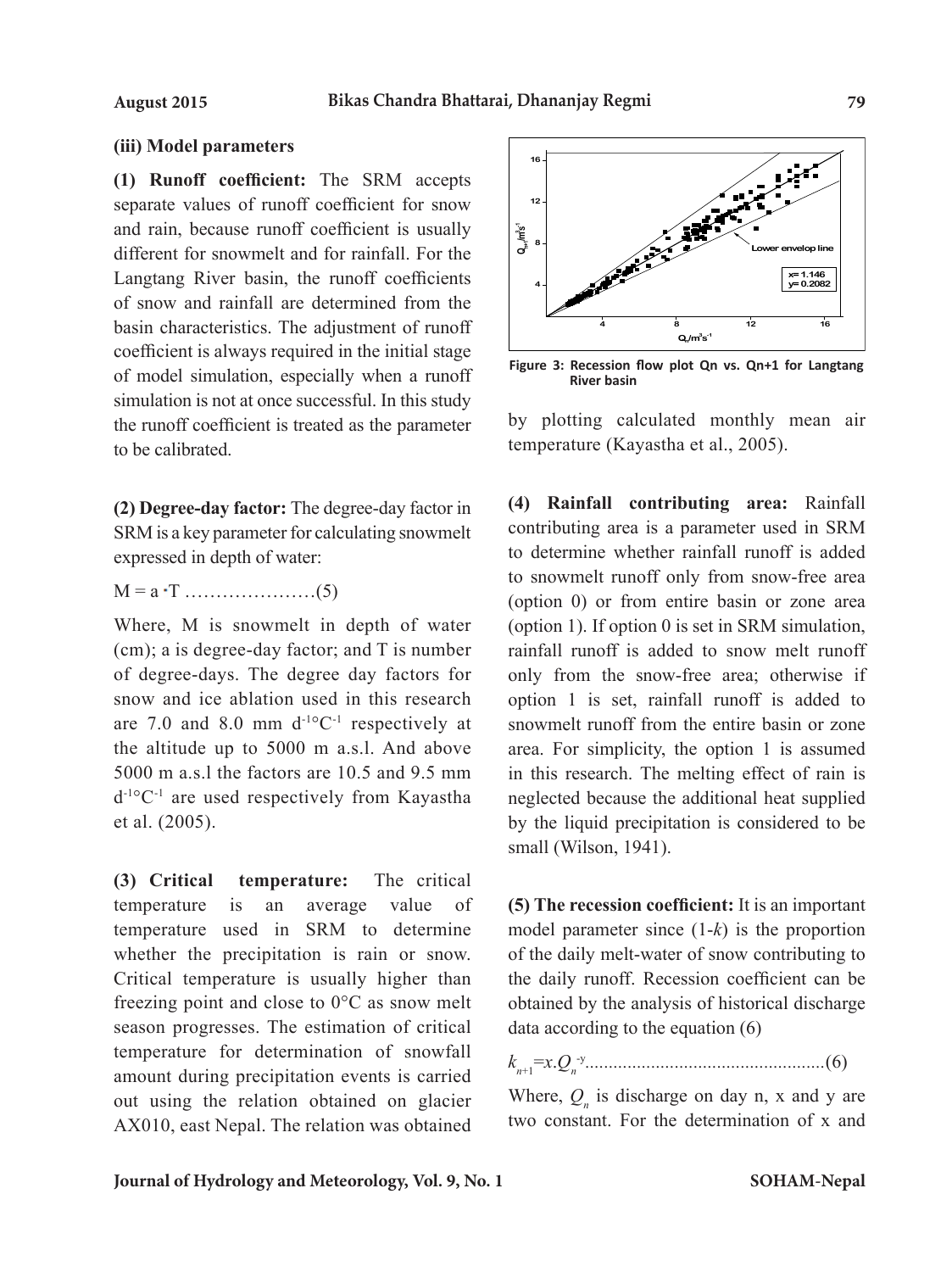y, daily discharge on a given day,  $Q_n$  is plotted against the value on the following day,  $Q_{n+1}$ . As illustrated in Figure 3. In this study, the lower envelop line of all points is considered to indicate the k value. Based on the relation  $k = Q_{n+1}/Q_{n^2}$ , it can be derived that  $k_1 = 0.937$  for  $Q_1 = 2.47 \frac{\text{m}^3}{s}$  and  $k_2 = 0.723$  for  $Q_2 = 9.12 \frac{\text{m}^3}{s}$ *s* According to the equation (7) it follows,  $x = 1.146$  and  $y = 0.2082$ , the recession equation for the Langtang River using the lower envelop line thus becomes

*k*<sub>n+1</sub>=1.146*Q*<sub>n</sub><sup>-0.2082</sup>……………………………. (7)

### **4. MODEL CALIBRATION AND VALIDATION**

Model is calibrated for 2006 with the above parameters. After calibrating the model, model accuracy is evaluated by calculating the coefficient of determination  $(R^2)$  and volume difference. Figure 4 shows the calculated and observed hydrographs for the calibration period of 2006. There is a statistically significant relationship between the calculated and observed discharges and the calculated river flow captures the inter-annual variation well. The simulation results are encouraging with and  $R^2$  of 0.91 and a volume difference of 0.1%.



**Figure 4: Calculated and Measured Discharge in calibration year (2006)**



**Figure 5: Calculated and measured discharge in validation year (2005)**

Since the qualities of data (i.e. snow cover, precipitation and temperature) are good in the year 2005, validation is done in this year. The calculated and observed discharges matched quite well in the validation year too with the  $\mathbb{R}^2$  and volume difference of 0.82 and 5.35%, respectively as shown in Figure 5. Few stream flow peaks could not be generated in calculated runoff, which is possibly due to sudden release of stored water at some location in the glacier body, and such events are clearly identified because they are not supported by climate condition (Singh et al., 2008).

In validation year the volume difference is higher than in calibration year. This higher volume difference in validation year might be due to the following reasons:

- i) The measured discharge in the year 2005 is  $173.8$  Million meter cube  $(Mm<sup>3</sup>)$  which is more than in year  $2006$  (i.e.171.2 Mm<sup>3</sup>).
- ii) Precipitation in base year (2006) was 10.3% less than in the validation year i.e. 2005.

### **5. CONTRIBUTION OF SNOWMELT IN STREAM FLOW**

The contribution of snowmelt in stream flow is still considerable though there is high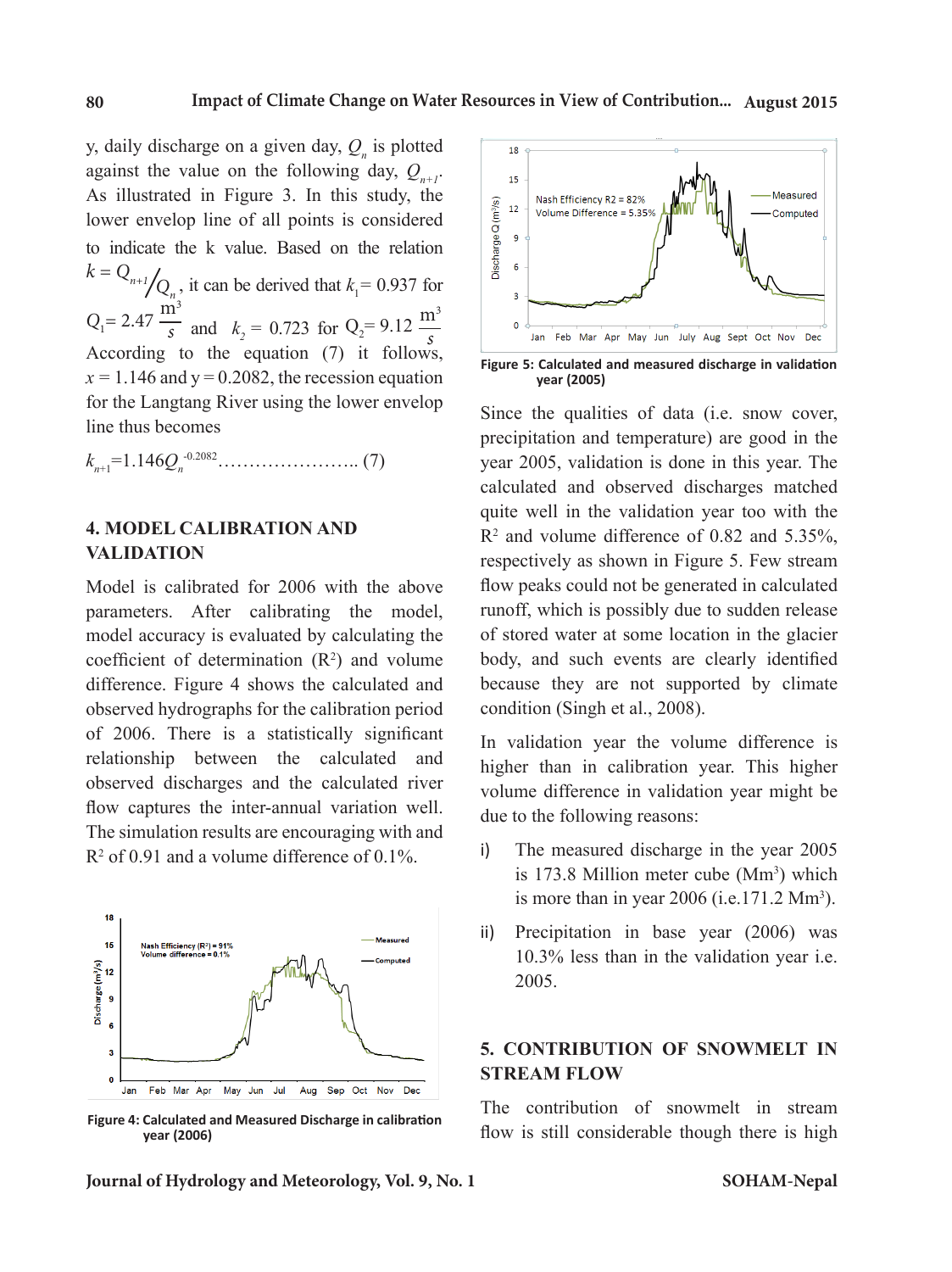$25$  $20$ 

Discharge  $(m^3/s)$ <br> $\frac{1}{5}$   $\frac{1}{5}$ 

5  $\mathbf{o}$ 



**Figure 6: Contribution of Snow melt in Stream flow in 2006**

Jun Jul Aug Sep Oct Nov Dec



**Figure 7: Contribution of Snowmelt in stream flow in 2005**

precipitation  $(320.1 \text{ M} \text{ m}^3)$  than the runoff  $(171.2 \text{ M m}^3)$ . From the calculation it is found that, snowmelt contribution in stream flow in winter season is 31.5% while 17.7% in summer season and altogether 19.4% of contribution to the annual flow (Figure 6) in year 2006. The low snowmelt contribution in January is because of low temperature recorded during that period i.e.  $-0.37 \,^{\circ}\text{C}$  which is comparatively lower than the average temperature of other months.

Similarly in year 2005 the contribution of snowmelt in stream flow is 23.9% in the annual flow with 36.6% in winter and 24.47% summer season (Figure7). High snowmelt contribution in validation year (2005) is due to high average daily temperature and more snow coverage in year 2005. This is also justified by more runoff in year 2005 than in 2006.

### **6. IMPACT OF CLIMATE CHANGE**

In addition to model calibration and validation, we also carried out several experimental runs. After validation of the model in the year 2005, SRM is used to study the change in snowmelt runoff component in river discharge by increasing the temperature by 1-3 °C. The calculated snowmelt contribution in stream flow for 2006 i.e. calibration year is used as reference for the present climate.

From the calculation, model predicts that by increasing 1°C temperature, snowmelt contribution in stream flow approximately increases at the rate of 4% in the annual, 2% in winter and 5% in summer, respectively. Increasing snowmelt contribution in stream flow, due to increase in temperature by  $1-3$  °C are shown in Table 2. From this analysis it is clear that, the increasing temperature have significant impacts on river discharge of glacierized basin due to increase in snow and glacier melt. Similar study was also carried out by Silpakar et al., (2009) in Tamakoshi basin of Nepal. They found that by increasing average temperature of 1 °C, annual snowmelt contribution in river discharge is increased by 3%.

**Table 2: Impact of climate change in snowmelt contribution in stream flow**

| Season/Period Present T+1°C T+2°C T+3°C |     |     |     |     |
|-----------------------------------------|-----|-----|-----|-----|
| Winter Season                           | 35% | 37% | 38% | 44% |
| Summer Season                           | 18% | 23% | 27% | 32% |
| Annual                                  | 19% | 23% | 28% | 33% |

Table 3 shows the impact of increasing temperature on river runoff volume. It is estimated that by increasing temperature of 1°C, river runoff volume approximately increases at the rate of 2% in winter, 6% in summer and 5%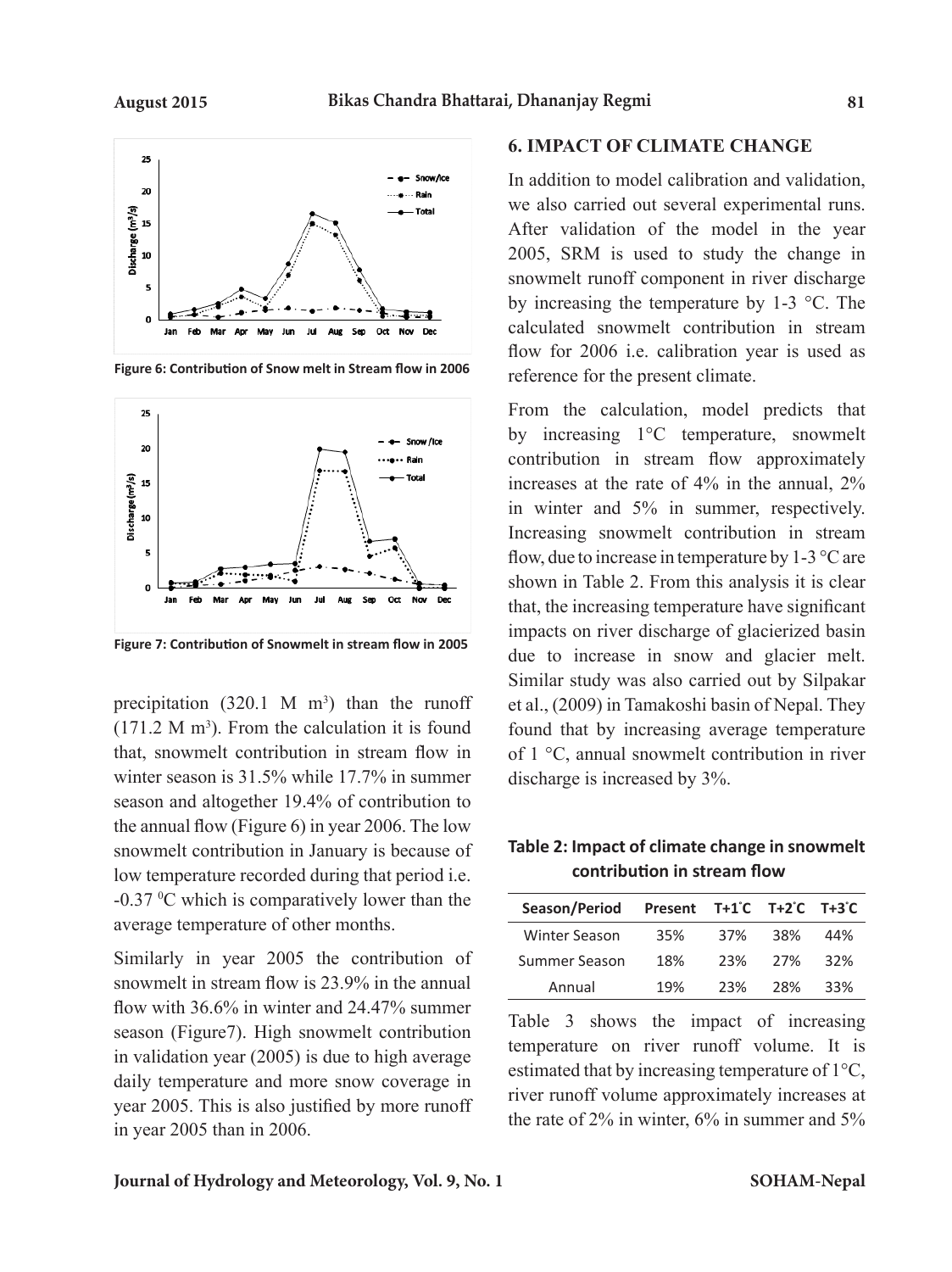|               | <b>Measured</b>   | Present          |                  | $T+1^{\circ}C$ |                  | T+2˚C        |                  | $T+3^{\circ}C$         |  |
|---------------|-------------------|------------------|------------------|----------------|------------------|--------------|------------------|------------------------|--|
| <b>Season</b> | $M \, \text{m}^3$ | M m <sup>3</sup> | M m <sup>3</sup> | Increase in%   | M m <sup>3</sup> | Increase in% | M m <sup>3</sup> | <b>Increase</b><br>in% |  |
| Winter        | 34.2              | 34.6             | 35.2             | 2%             | 36.3             | 4%           | 37.7             | 8%                     |  |
| Summer        | 137.0             | 138.8            | 147.0            | 6%             | 155.6            | 11%          | 167.9            | 17%                    |  |
| Annual        | 171.2             | 173.4            | 182.2            | 5%             | 192.0            | 10%          | 205.6            | 16%                    |  |

|  | Table 3: Impact of increasing temperature on runoff volume |  |
|--|------------------------------------------------------------|--|
|--|------------------------------------------------------------|--|

in annual, respectively. The main factor for such increase in snowmelt contribution and river runoff volume is because of melting of snow and glacier in the basin. The changes in discharge with different temperature scenarios in summer winter and annually are given in Table 3.

### **7. CONCLUSION**

The result shows that the SRM can be well applied in rugged and remote Himalayan catchment like Langtang River basin with limited data. The study area is glacierized basin with more than 50% annual snow coverage. The average discharge for the year 2005 and 2006 are 5.5  $\text{m}^3\text{/s}$  and 5.3  $\text{m}^3\text{/s}$ , respectively. The average contribution of snow and glacier melt in 2005 and 2006 on stream flow are found 33.9% in winter, 20.8% in summer and 21.5% annually. From this study, it is found that the snow and glacier melt contribution in stream flow increases approximately at rate of 2% in winter, 5% in summer and 4% in annual flow per 1°C temperature rise. This study shows an extensive analysis of a glacierized catchment in the central Himalayas but the results are not representative for the entire Himalayas. To arrive at a comprehensive assessment on how climate change is affecting the hydrology of the Himalayas it is recommendable to perform this analysis in reference catchments covering the east–west and north–south gradient in

climatology and glacier and hydrological dynamics. This study demonstrates that the impact of climate change (increasing temperature) in river discharge is significant. Hence, the outputs of this study are important guidance for water resources managers to make and implement appropriate strategy for water resources management and hydropower development. It is also useful tool for adoptive planning i.e. more and efficient use of winter flow and mitigative and preventive measure for high flow periods.

### **ACKNOWLEDGEMENTS**

My special thanks goes to Dr. Rijan Bhakta Kayastha, Kathmandu University and Mr. Deo Raj Gurung of ICIMOD for their valuable supports and comments during writing of this paper. I am equally grateful to Central Department of Environmental Science (CDES), Tribhuvan University, Nepal for providing research opportunity and the others not mentioned here specifically, are gratefully acknowledged.

### **REFERENCES**

Adam, J.C., Hamlet, A.F., & Lettenmaier, D.P., 2009. Implications of global climate change for snowmelt hydrology in the twenty-first century. *Hydrological Processes* 23, 962-972.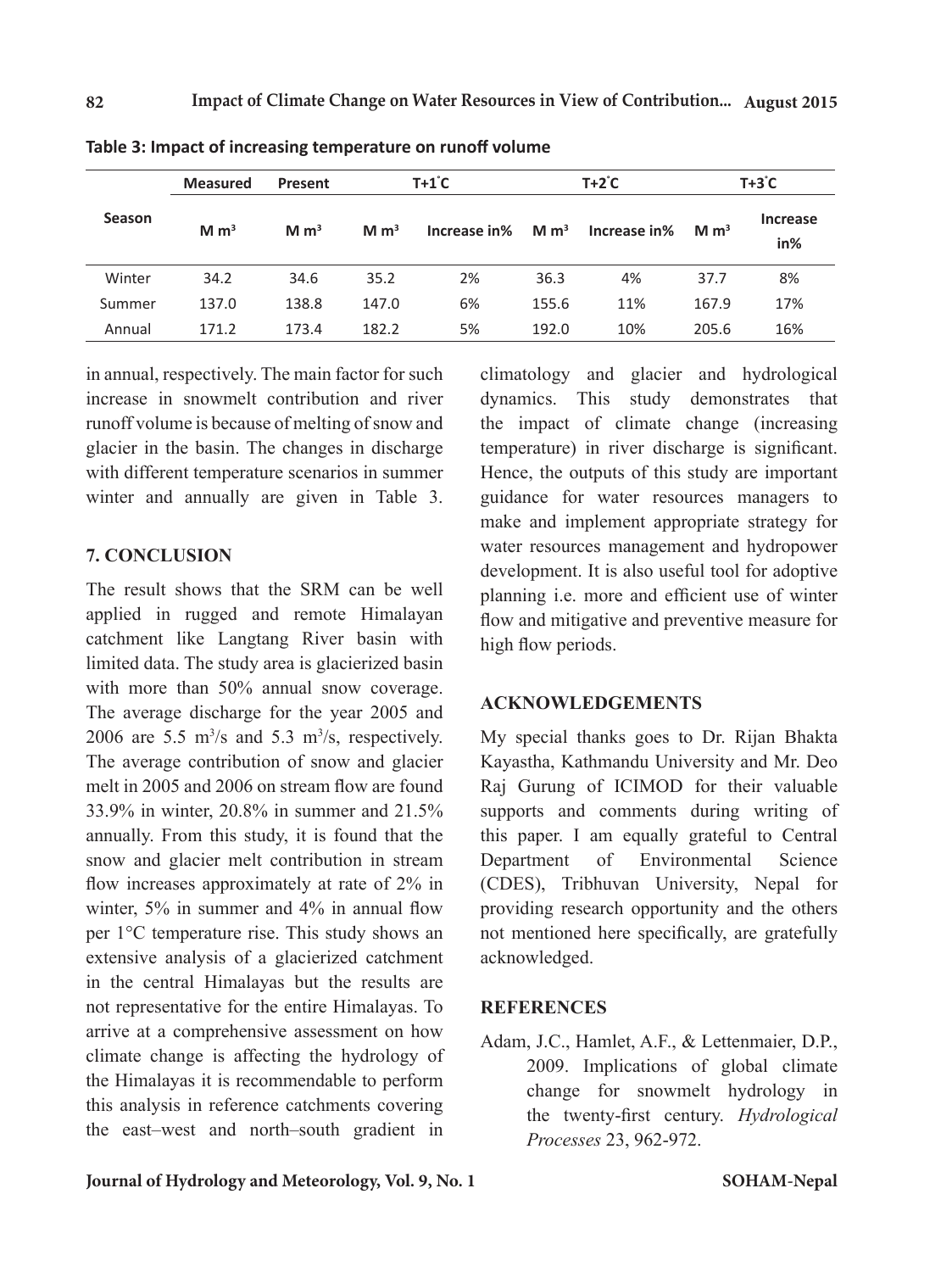- Akhtar, M., Ahmad, N., and Booij, M.J., 2008. The impact of climate change on the water resources of Hindukush–Karakorum– Himalaya region under different glacier coverage scenarios. *Journal of Hydrology*  355, 148– 163.
- APN, 2007. Enhancement of national capacities in the application of simulation models for the assessment of climate change and its impacts on water resources and food, and agricultural production. Final Report of APN CAPaBLE project, 2005-CRP1CMY-Khan.
- Braun, L.N., Grabs, W., and Rana, B., 1993. Application of a conceptual precipitation runoff model in Langtang Khola Basin, Nepal Himalaya. *Snow and Glacier Hydrology* 218, 221-237.
- Ferguson, R. I., 1999. Snowmelt runoff models. Progress in Physical Geography 23, 205– 227.
- Hall, D. K., and Martinec, J. 1985. Remote sensing of ice and snow. New York, Chapman Hall Ltd. pp189.
- Higuchi, K., Ageta, Y., Yasunari, T., and Inoue, J., 1982. Characteristic of precipitation during monsoon season in high mountain areas of the Nepal Himalaya (Proceedings of the Estern symposium, July 1992), IAHS pub. No. 138, pp 21-30.
- IPCC, 2007. Climate change 2007: Synthesis Report. In C.W. Team, R.K. Pachauri, & A. Reisinger (Eds.). Geneva, Switzerland.
- Kaya I., 1999. Application of snowmelt runoff model using remote sensing and geographic information systems, Master of Science Thesis, Water resources laboratory, Civil Engineering

Department, Graduate School of Natural and Applied Sciences, Middle East Technical University.

- Kayastha, R.B., Ageta, Y. and Fujita, K., 2005. Use of Positive Degree day Methods for calculating Snow and Ice melting and Discharge in Glacierized Basin in the Langtang Valley, central Nepal, *Climate and Hydrology in Mountain Areas,* 7-14.
- Kundzewicz, Z.W., Mata, L.J., Arnell., N.W., Doll, P., Kabat, P., Jimenez, B., Miller, K.A., Oki, T., Sen, Z., and Shiklomanov, I.A., 2007. Freshwater resources and their management. In M.L. Parry, O.F. Canziani, J.P. Palutikof, P.J.v.d. Linden, & C.E. Hanson (Eds.), Climate Change 2007: Impacts, Adaptation and Vulnerability. Contribution of Working Group II to the Fourth Assessment Report of the Intergovernmental Panel on Climate Change (pp. 173-210).Cambridge, UK: Cambridge University Press.
- Leavesley, G., 1983. Precipitation runoff modelling system. Denver, Colarado, USA' USGS Publ User manual.
- Leavesley, G.H., 1994. Modeling the effects of climate change on water resources – a review. *Climatic Change* 28, 159-177
- Martinec, J., 1975. Snowmelt runoff model for streamflow forecasts. *Nordic Hydrology*  6, 145– 154.
- Quick, M. C., & Pipes, A., 1997. UBC Watershed Model, *Hydrological Sciences Bulletin,* XXII.
- Rango, A., and Martinec, J., 1979. Application of a snowmelt runoff model using Landsat data. *Nordic Hydrology,* 10, 225– 238.

### **Journal of Hydrology and Meteorology, Vol. 9, No. 1**